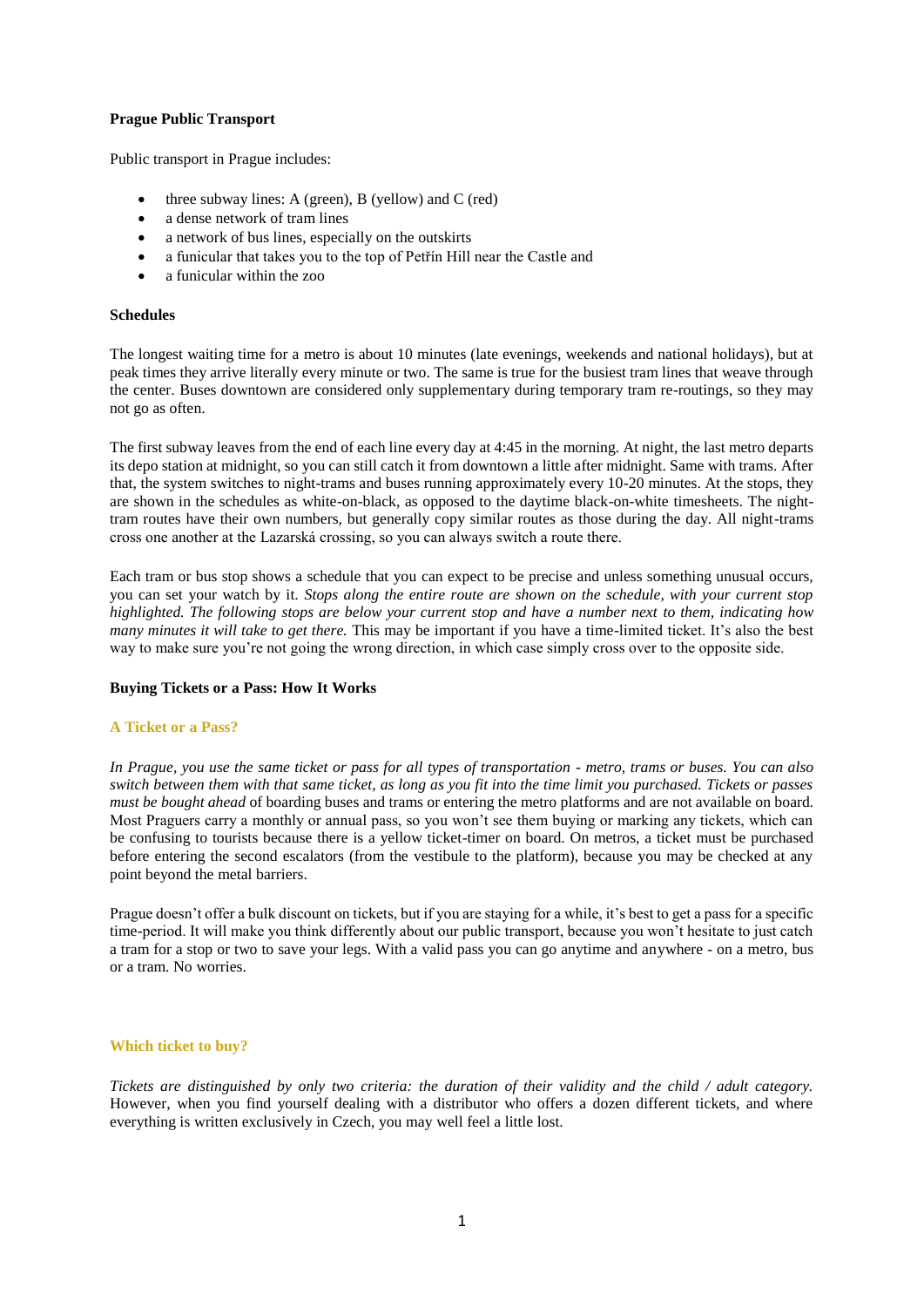The following is a summary of those two choices for you as a tourist ready to discover the city:

*Adult :*

- *Ticket at 32 CZK - valid up to 90 minutes from its validation*
- *Ticket at 24 CZK - valid up to 30 minutes from its validation*

Child from 10 to 15 years old (below ten years, no ticket required):

- Ticket at 16 CZK valid up to 90 minutes from its validation
- Ticket at 12 CZK valid up to 30 minutes from its validation

*Don't forget to validate your ticket the first time you board a tram or bus or enter a subway station by entering it*  to the orange timestamp machine at the top of the stairs or escalator. Merely having a ticket in your pocket is not *sufficient. After a split second, you will hear a beep, and the machine will print the date and time on your ticket and you then have 30 or 90 minutes to use public transport. You may change as many times as you wish (you can of course combine the different means of transport: from tram to metro, subway to bus, etc.). You never stamp the same ticket twice, even if you are changing to another mode of transportation. The important thing to remember is the 30/90 minutes for which your ticket is valid!*

# **Which Public Transport Pass Should You Purchase?**

*There are currently two passes for adults:*

- *1-day pass (24 hours since stamping), at the price of 110 CZK*
- *3-day pass (72 hours since stamping), at the price of 310 CZK*
- 1-day pass for children from 10 to 15 years old (24 hours), priced at 55 CZK

*1-day passes are available from vending machines located at stops and in metro stations – prepare sufficient amount in coins and locate the button with the appropriate price.* For a longer stay, consider a transferrable (any holder can use it) 1-month pass for 670 CZK, which does not require any ID or registration. Passes for 3 days and longer are only available from the official information centers of the Prague public transport service (see below).

To validate your pass, simply use the timestamp machine as for a regular ticket that prints the date and hour on it. Then forget any further stamping for a month. That's it, you're done. Always keep it with you when using public transport. Never re-stamp a monthly pass or any other ticket, as that would make it unreadable and invalid!

*The only time you will need it again is in case you are subject to a random check. Controllers (typically down on metro platforms or unexpectedly on a tram or bus) will show you a badge and ask to see your ticket or pass. They are not uniformed (so as to blend in with riders) but tend to speak English. In English or not, you will know what they want by their badge and simply show them your pass.*

## **Where to Buy Tickets and Passes?**

- The reception of your hotel a frequent service, which is not offered by all hotels; the simplest solution (usually tickets only)
- The orange-colored vending machines in *upper* area of the subway (these accept only coins, and give change) (Tickets or 24-hour passes)
- Direct sales at subway counters in some stations only (tickets and all passes)
- Orange-colored vending machines at bus and tram stops (these only accept coins, and give change) at certain stops only (tickets and 24-hour passes)
- *Tabák* or *Trafika* shops selected, but numerous, shops or stands offering cigarettes and newspapers (usually just tickets only)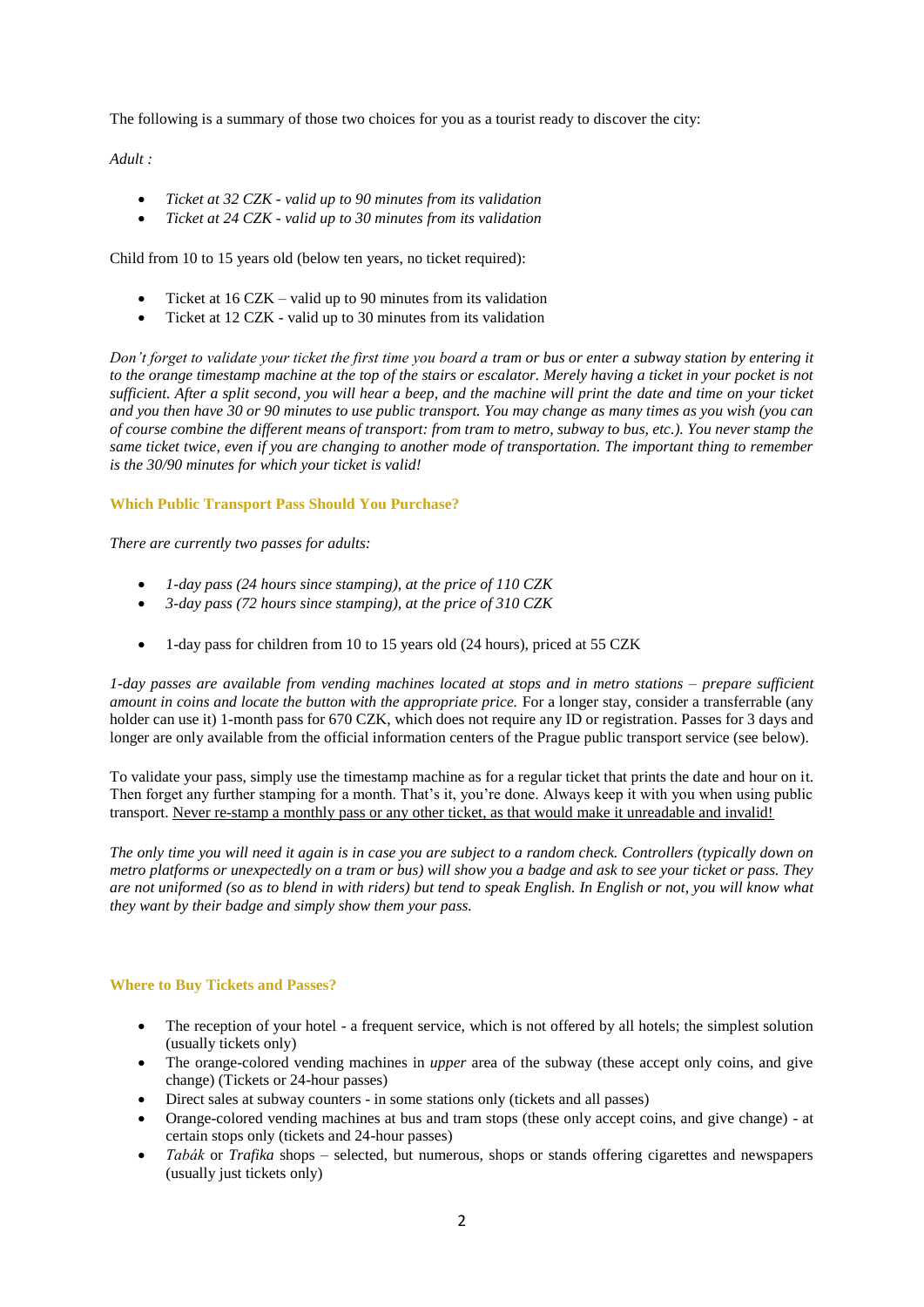- In the information centers of the Prague public transport company (PID/MHD) located at the following locations:
	- o Muzeum metro station (Wenceslas Square) (every day from 7 am to 9 pm)
	- o Hlavní nádraží (Main Train Station) glass booth in the Metro Station vestibule (daily from 7 am to 9 pm)
	- o Letiště Václava Havla Airport Terminal 1 (daily from 7 am to 9 pm)
	- o Letiště Václava Havla Airport Terminal 2 (daily from 7 am to 9 pm)

Tip: Even if you are catching a taxi from the airport, you may first want to get your public transport pass and then stamp it later, once you need it.

## **Getting around Prague by Metro**

*Lines: Prague has three metro lines: green (A), yellow (B) and red (C). Metro stations are modern, clean and offer excellent levels of security.*

Green Line (A) - the primary tourist line. This line that serves most Prague monuments. The following are the most useful examples:

- Muzeum station exit at the top of Václavské náměstí (Wenceslas Square)
- Můstek station has several exits to both the *middle* and *lower* part of Wenceslas Square (Můstek is a *crossing station* with the B line, hence its multiple exits)
- Staroměstská station access to Old Town Square, the Astronomical Clock and the Charles Bridge
- Malostranská station reaches both the Malá Strana district and the Castle district (it is at this stop that you change to tram number 22 which takes you to the Castle)

To view the Prague metro map, [click here!](http://work3.nightbird.cz/wp-content/uploads/2018/03/metro_chuze.jpg)

## **Traveling by Tram in Prague**

For decades, the old and now modern red trams were an integral part of Prague cityscape (and feature seats are heated in winter). Traveling by tram allows you to see the most of the streetscape; however, *no Prague tramway follows a circular route: they all cross the city with endpoints from which they reverse.*

*Tram number 22* - this line connects most of the key tourist sites. Here are some examples of its most interesting stops:

- Karlovo náměstí stop Charles Square (New Town), to see the "Dancing House"
- Újezd stop Malá Strana district, near the funicular that goes up to Petřín Hill, access to Kampa Island
- Hellichova stop Malá Strana district, near the church which houses the famous statuette of the Infant Jesus of Prague (Church of Our Lady Victorious)
- Malostranské náměstí stop the main square of the Malá Strana district, the Malostranské square, near the Charles Bridge
- Malostranská stop near the metro station of the same name, access to the Senate Garden
- Pražský hrad stop to visit the Castle district; direct access to Prague Castle
- Pohořelec stop to visit the Castle district; access to the Strahov Library and to the Loretto Church

#### **Find your match!**

Click below to go to a website that offers an instant search for your Prague route: just enter the departure stop, arrival stop, date and time. [The site is in English.](https://jizdnirady.idnes.cz/praha/spojeni/)

How do you know what your stop is, and what its name is in Czech? It's *easy*: find it and copy its name from the Google maps site; metro stops are marked with a blue "M" and tram stops by a small blue tram.